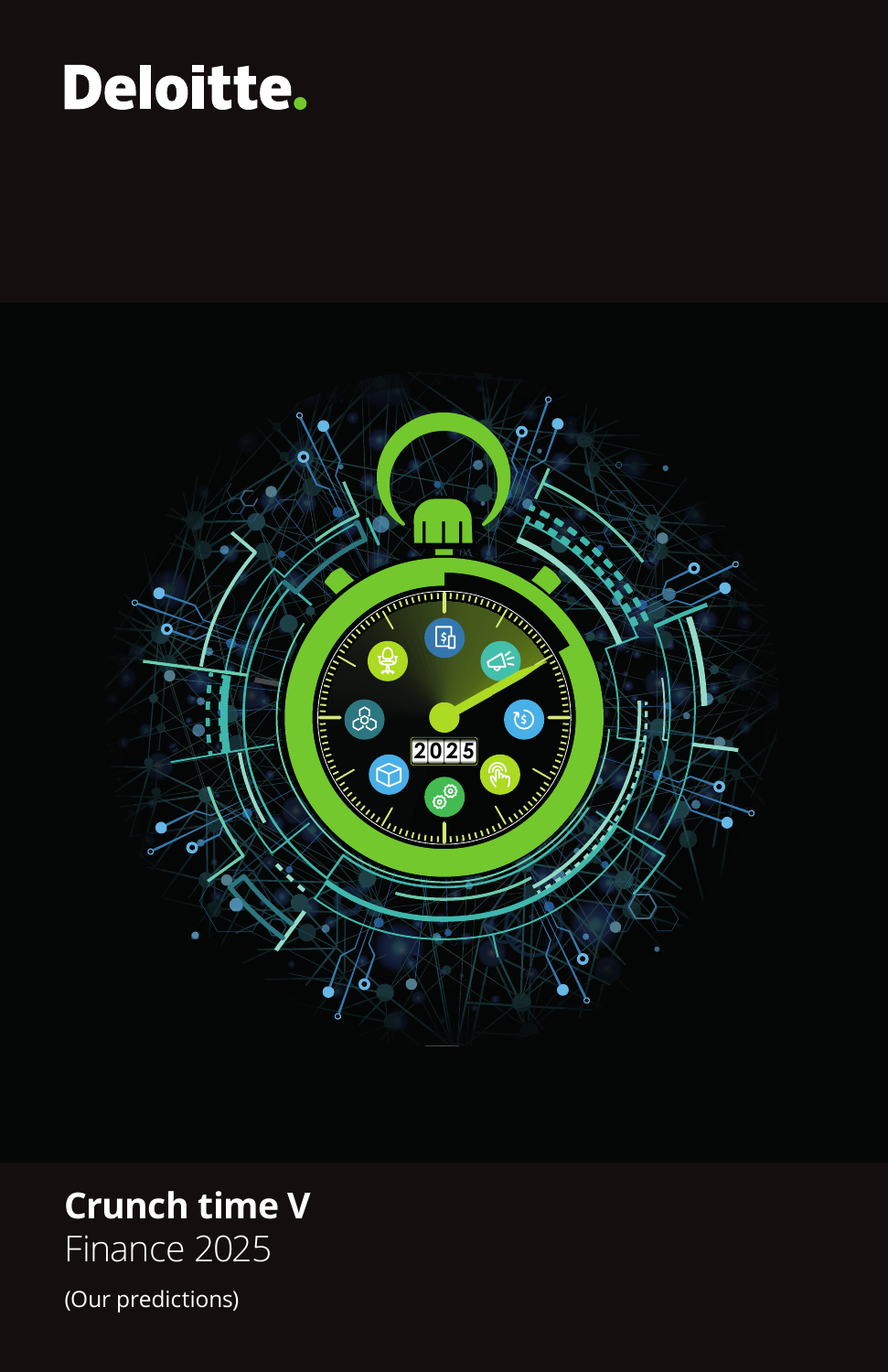# **Hold on**

From phone apps to home automation to cashless commerce and beyond, digital disruption is the new normal for consumers today. It's changing what we do—and how we get things done in countless ways.

In business, robots are working alongside human beings to build cars, deliver packages, design computers, and make electricity. Blockchain is tracking supplies of diamonds and monitoring construction equipment. And smart machines are taking up residence in hospitals, shipping containers, drug stores, and more.

What does this have to do with the future of Finance? Everything.

Over the next seven years, these same technologies will be coming to your organization with the promise of making Finance better, faster, and probably less expensive. The work we do and how we do it is up for grabs.

So far, no organization we know of has put it all together. Not in Finance. Not yet.

But you can see it coming.

# Where things stand *today*

While a number of leading finance organizations are using pilots to experiment with new technologies, we aren't yet seeing evidence of scalable, transformational change. The roadmaps to that future are still being drawn.

The good news? The technologies needed to reimagine Finance are here and they will only get better. Plus, we can learn a lot from other business functions. Modern factories give us a glimpse of what automation can deliver. Smart contracts show us new ways of tracking assets. The lessons are out there. We don't have to reinvent the wheel. We can focus instead on adapting and adopting.

Here's the bottom line. The business leaders that Finance supports are people first. They see how technology is making their personal lives better and easier. That's what they want for Finance, too.

The needs of the business are growing. The pace of innovation is accelerating. CFOs can either plan for change, or plan to retire.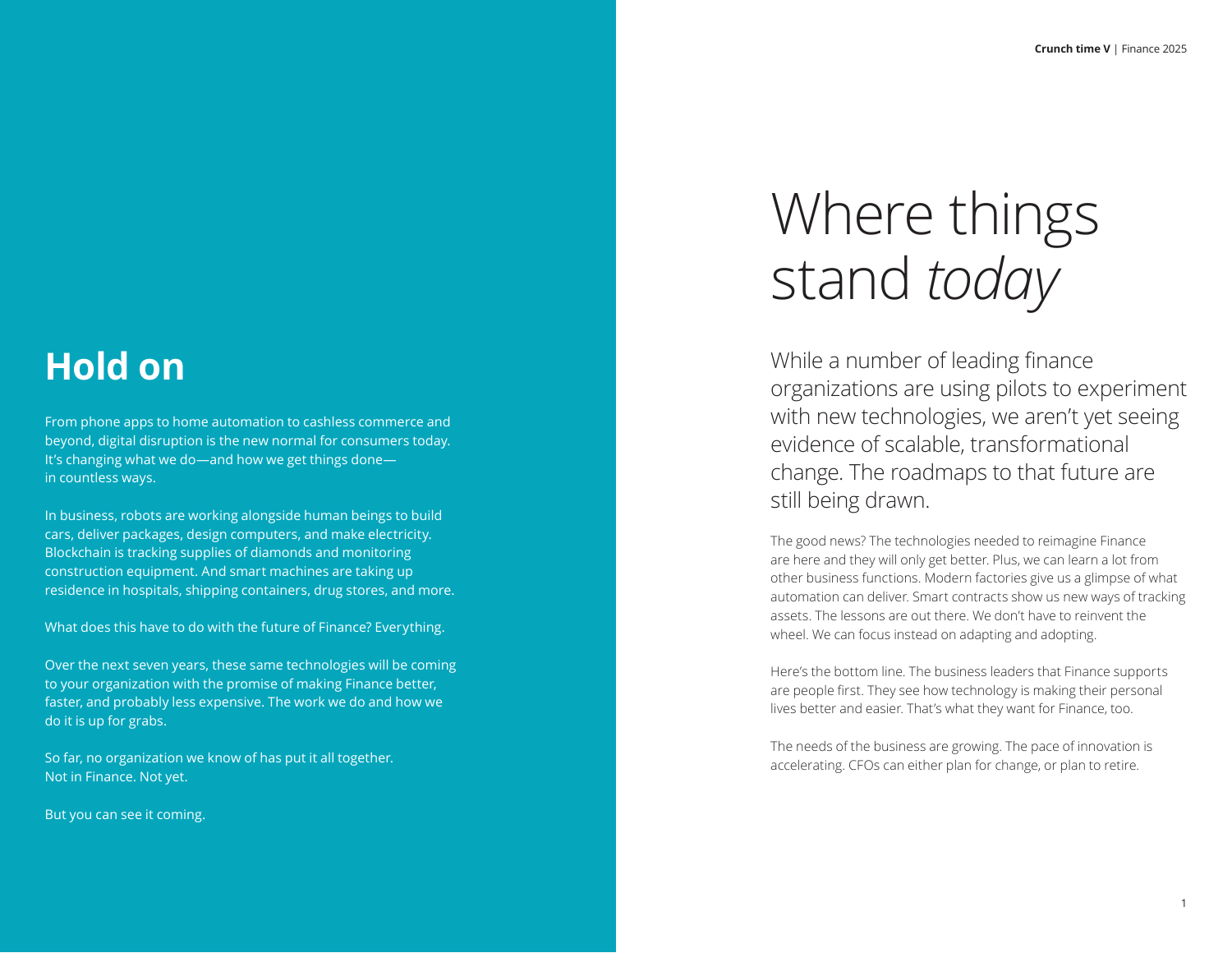# Finance **2 0 2 5**

## **Our predictions**

| The finance factory          | 6  |
|------------------------------|----|
| The role of Finance          | 8  |
| Finance cycles               | 10 |
| Self-service                 | 12 |
| Operating models             | 14 |
| Enterprise resource planning | 16 |
| Data                         | 18 |
| Workforce and workplace      | 20 |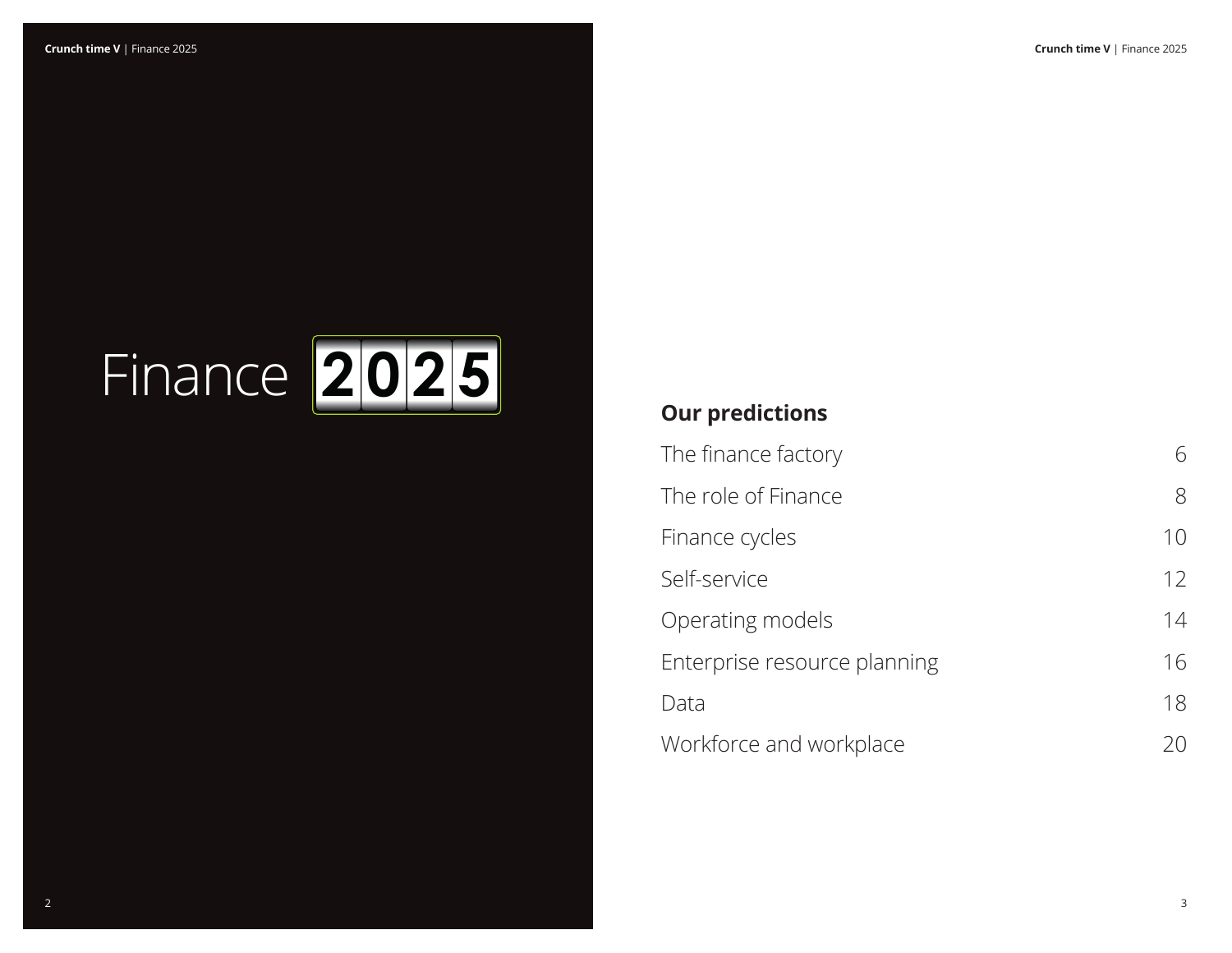# Our predictions

When it comes to the field of Finance, we consider it our job to anticipate how organizations will evolve. The methodology for generating our predictions is straightforward. We look carefully at what finance leaders are doing and at the technology that's available, and then we ask these questions: What would be possible if we combined different technologies to reimagine the future? How would the work of Finance get done and who would do it? How could Finance contribute even more to the success of the company? With these questions in mind, here's the future we see.

#### **1. The finance factory**

Transactions will be touchless as automation and blockchain reach deeper into finance operations.

#### **2. The role of Finance**

With operations largely automated, Finance will double down on business insights and service. Success is not assured. The skills required by finance professionals will change, likely dramatically, as new combinations of technology and human workforces permeate the workplace.

#### **3. Finance cycles**

Finance goes real time. Periodic reporting will no longer drive operations and decisions—if it ever did.

#### **4. Self-service**

Self-service will become the norm. Finance will be uneasy about this.

#### **5. Operating models**

New service-delivery models will emerge as robots and algorithms join a more diverse finance workforce—think about the integration of freelancers, gig workers, and crowds. Companies will assess the benefits of automation against onshore and offshore operations.

#### **6. Enterprise resource planning**

Finance applications and microservices challenge traditional ERP. Big vendors will be prepared.

#### **7. Data**

The proliferation of APIs will drive data standardization, but it won't be enough. Companies will still be struggling to clean up their data messes.

#### **8. Workforce and workplace**

Employees will be doing new things in new ways, some of which will make CFOs uncomfortable.

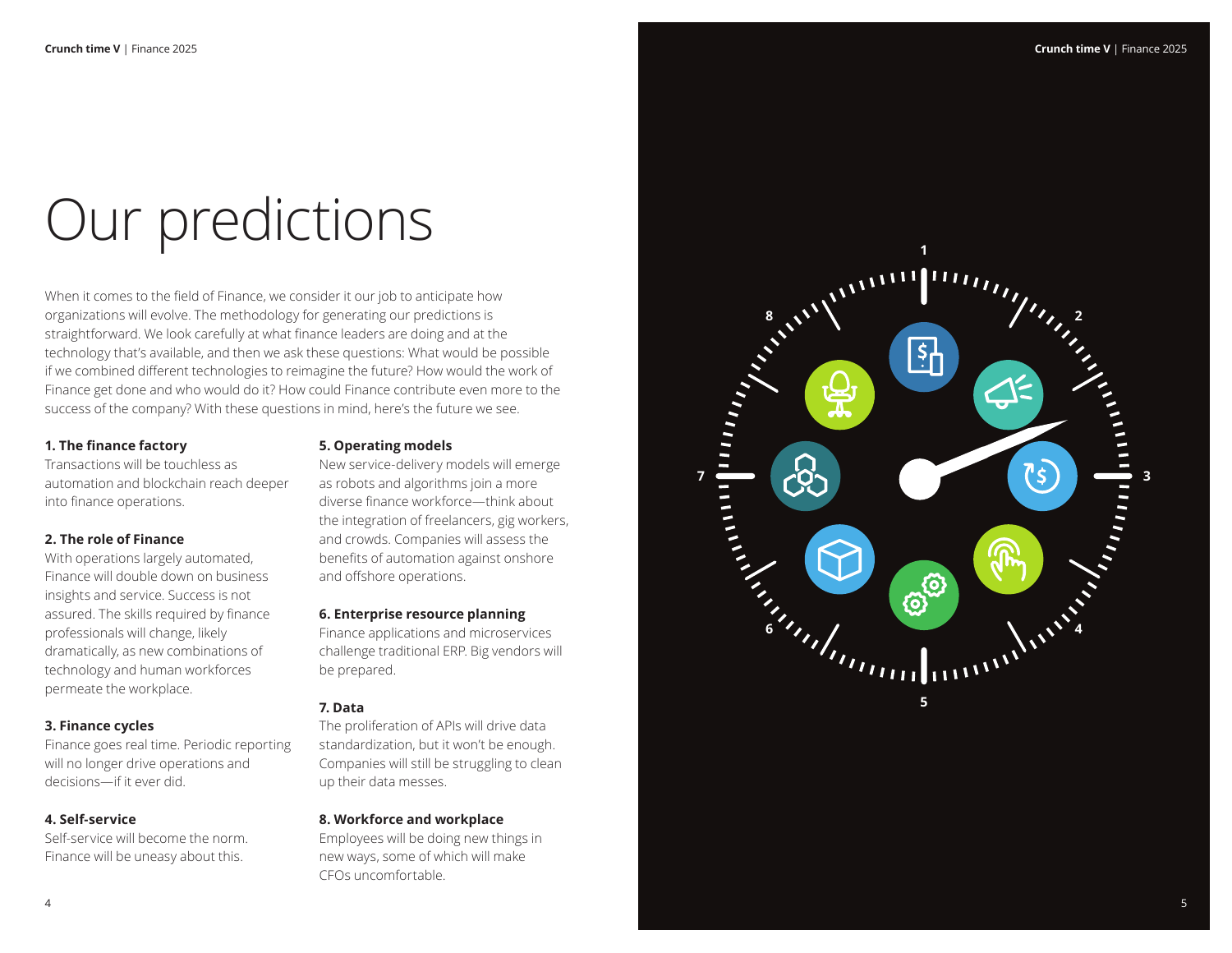

### Transactions will be touchless as automation and blockchain reach deeper into finance operations.

In the years ahead, cloud-based ERP, automation, and cognitive innovation will continue apace, creating opportunities to radically simplify processes and free up people. Adding blockchain to the mix will only accelerate this trend. As this transition picks up speed, the capacity of humans to add value will be unleashed.



#### **Work**

Traditional processes—and the silos around them will disappear as the focus of Finance shifts to design, configuration, and maintenance of systems. Finance will excel in translating business practices and governance models into automated processes. Realtime metrics and monitoring will be indispensable.

| Wilill    |  |
|-----------|--|
| Workforce |  |

As the workforce is augmented by robots and cognitive agents, Finance will need humans who can build and connect systems that interact with other systems. Some will be traditional employees, and others may be contractors or freelancers. In either case, there will be a premium on talent that understands technology and business. These professionals are already in short supply. The shift to a hybrid workforce, including new combinations of on- and off-balance sheet workers, will grow.

#### **Workplace**

The workforce in Finance will change; its reach into the business will expand. Leading organizations will implement finance command centers, where small groups of professionals can monitor the full array of processes using smart dashboards. Chatbots and voice integration will go mainstream, giving stakeholders the benefit of seamless, intuitive interactions with technology and data. One result will be new levels of agility, especially for supporting M&A and divestment activities.

# ialanandanandanandanandananda

### **Takeaway**

Some find it interesting to speculate about Finance disappearing under the crush of digital disruption, but we don't see that happening. Yes, Finance will likely be leaner, but that will mostly be a function of headcount in Operational Finance (order-tocash, procure-to-pay, transactional accounting, etc.). Meanwhile, expectations for support from Business Finance (business partnering, reporting, planning, budgeting, forecasting, etc.) and Specialized Finance (tax, treasury, IR, etc.) will continue to grow.



#### **What to do**

- **•** Assign a team to learn how other finance organizations are piloting digital tools and automating processes. The technologies that will matter in 2025 are already being looked at somewhere. Find out who's doing what.
- **•** Examine one of your most labor-intensive processes and imagine eliminating it through automation and cognitive tools. How would that kind of change impact your organization and talent needs? Visit one or two automated factories for inspiration.

**There will be a premium on talent that understands technology and business. These professionals are already in short supply.**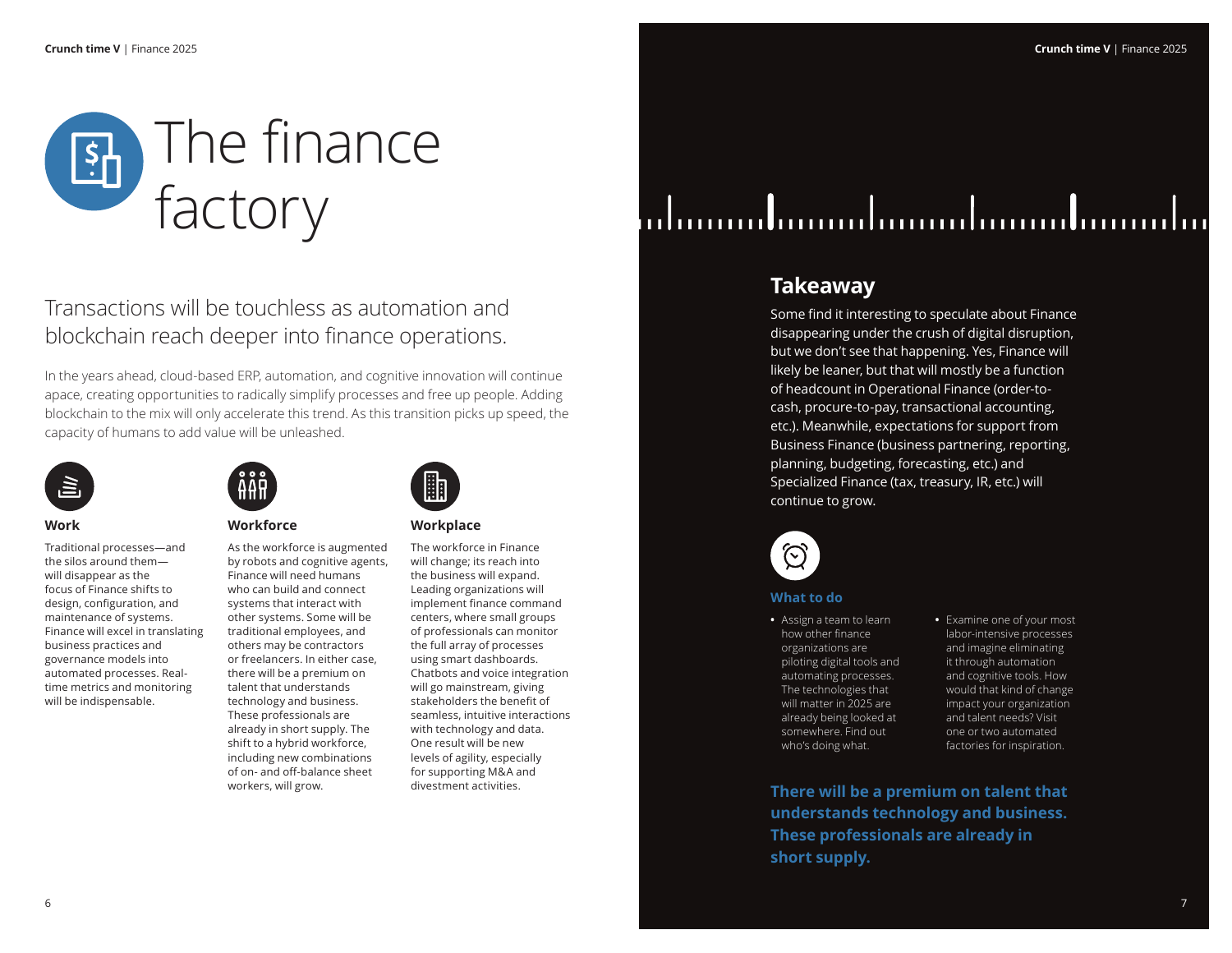

With operations automated, Finance will double down on business insights and service. Success is not assured.

Whether Finance continues to direct the resources currently under its control will be dependent on its ability to add value. That will require quality insights and exceptional customer service. Some finance organizations will evolve into full-fledged business service centers.



#### **Work**

Business partnering will shift upstream from budgeting and reporting to include scenario planning, advanced forecasting, and better visualization. Teams of business partners will come together to focus on the most complex commercial decisions, moving around the business as needed. Information required to make decisions will appear "just in time," fully integrated into overall management processes. Routine forecasts will be handled by algorithms that are constantly evaluated by small resource pools including data scientists, story-tellers, and cognitive psychologists. Finance will have a bigger say in how decisions get made throughout the enterprise.



#### Computers will handle routine requests from business leaders, giving Finance the opportunity to be more proactive. People will spend less time preparing data for analysis, and more time asking "What does this tell me about the business?" and "How can the business close gaps in performance expectations?" Answering these questions requires an understanding of financing and capital, and being able to advise on resource deployment. This is a big shift from how many in Business Finance operate today.



**Workplace** 

Agility will become a prized quality as finance organizations have to deliver differentiated service levels to different parts of the business. For high-performing units, a finance business partner might co-locate and join the business's leadership team. Under-performers might also get hands-on support, but for remedial purposes. Combinations of people and technology will be the glue that keeps teams connected.

# ialanandanandanandanandananda

### **Takeaway**

Companies know that sharing knowledge across disciplines is a good thing, even if it creates headaches. Learn what it takes to make the most of blurring boundaries.



#### **What to do**

- **•** Identify your best business partners and clone them. Ask them to help train less experienced people, and hold them up as examples of what you're looking for.
- **•** Envision a decision-rights role for Finance. Create a taxonomy of decisions to help your organization understand the how and when of business decision-making.

**Routine forecasts will be handled by algorithms that are constantly evaluated by small resource pools including data scientists, story-tellers and cognitive psychologists.**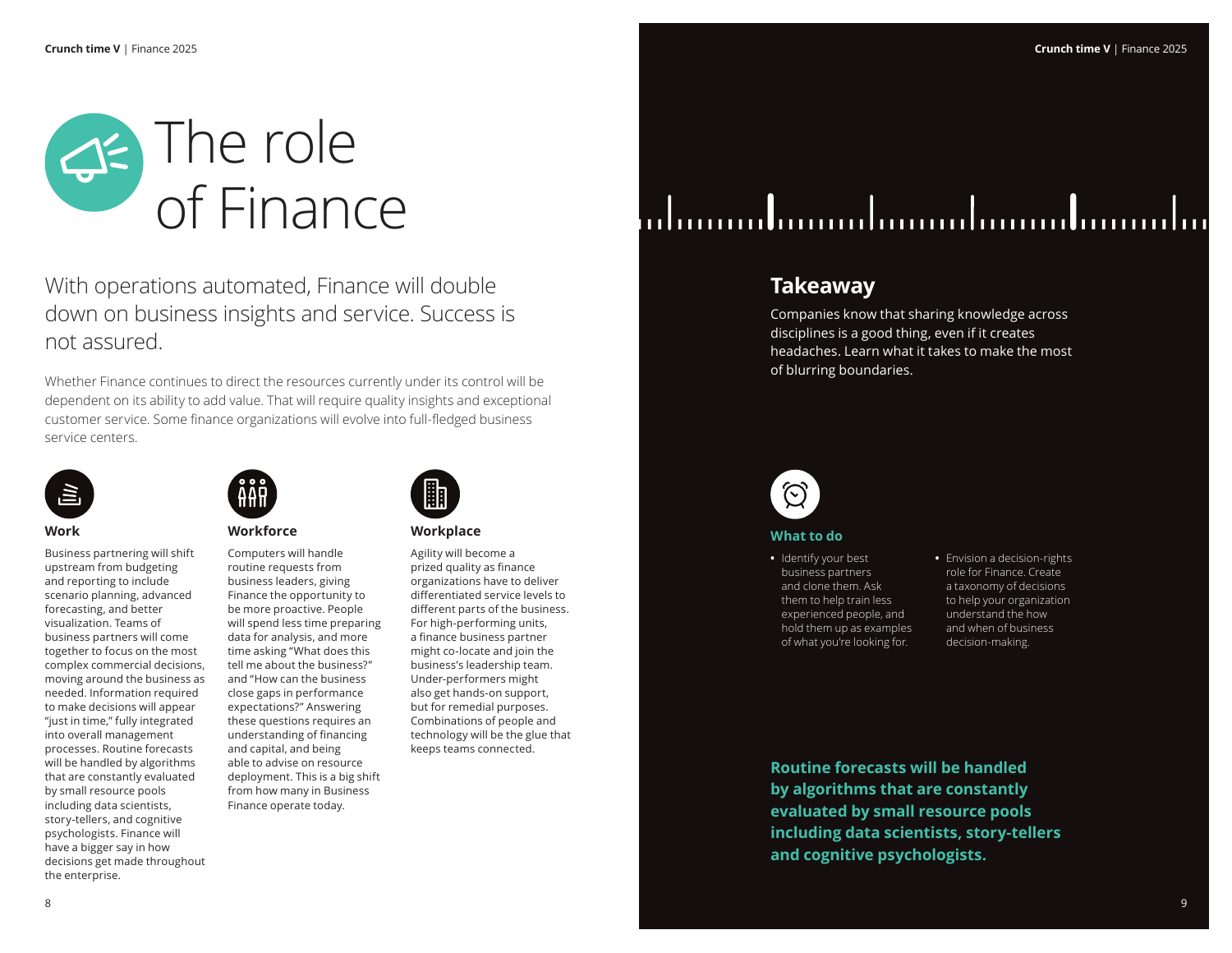

Finance goes real time. Periodic reporting will no longer drive operations and decisions—if it ever did.

When both actuals and forecasts can be produced instantly on demand, traditional cycles become less relevant. The old distinction between operational and analytical data begins to disappear. Finance organizations will still need to meet external demands for cyclical information, but outside investors may also want more frequent performance information. Leading organizations will be operating with a new mantra: There is no close. You're not forecasting once a month or quarterly. It's all happening in real time.



#### **Work**

Stakeholder expectations for information and insights will increase dramatically. Continuous tracking of sales, cash flow, inventories, and more will be the norm. Information quality will be overseen by people monitoring machines that do the work.



#### **Workforce**

Finance will place big bets on data scientists and design professionals who can engineer automated reporting, forecasting, and end-to-end processes. The mix of talent will challenge old-school leaders. These new employees will be working alongside traditional business analysts to deliver real-time information and insights to finance customers. Augmented by artificial intelligence, they'll provide deep learning and pattern recognition that extend the capabilities of humans alone.



#### **Workplace**

Finance organizations will be flatter and more distributed, with agile teams taking advantage of instant and easy access to data, no matter where or how it's generated. Batch processing will become a term that triggers nostalgia for a bygone era. Systems will deliver streaming data with no latency. Seamless, touchless, integrated information platforms make it all possible.

# <u>lahanaadamaalamaalamaadamaala</u>

### **Takeaway**

Many finance cycles today are driven by technology and data-processing limitations. Things happen on a regular schedule because that's the only way they can happen. When information becomes available instantly to those who need it, traditional cycles become unnecessary. That frees people to focus on discovering new insights and acting on them.



#### **What to do**

- **•** Which of your most important decisions are driven by the calendar? Rethink how and whether those decisions might be made in a real-time operating environment.
- **•** Develop a list of use cases to take advantage of realtime automation.

**You're not forecasting once a month or quarterly. It's all happening in real time.**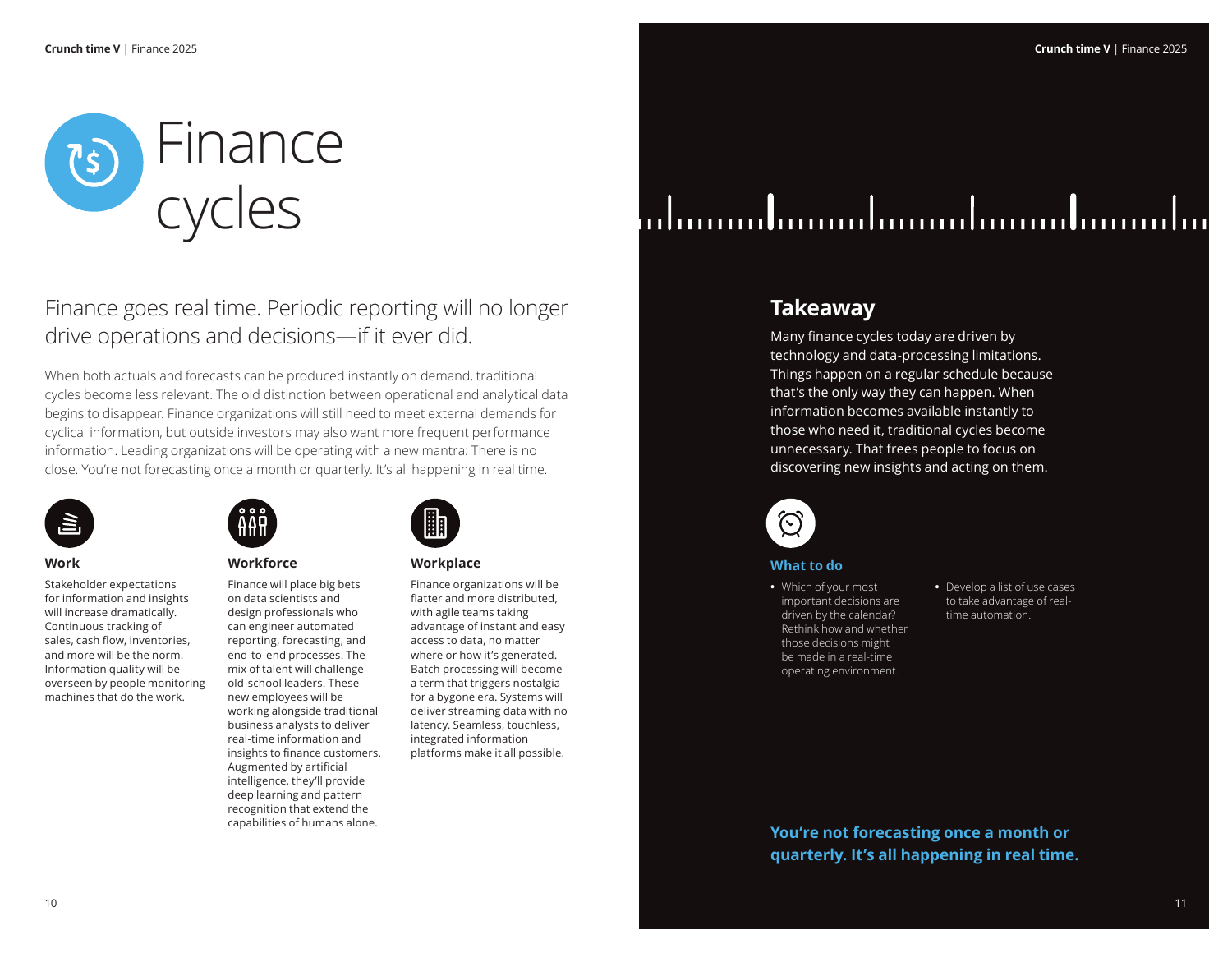

### Self-service will become the norm. Finance will be uneasy about this.

There are plenty of business people who don't need hand-holding when it comes to basic finance. If they could get their questions answered by a digital voice on their smart phones, they'd be happy to do so. Activities ranging from budget queries to report production and more will be automated. Over time, smart agents will learn what kinds of business information an individual needs, and deliver that information proactively. As that future unfolds, data in spreadsheets will be replaced by visually rich information that is intuitively accessible and easy to use.



#### **Work**

Accountants using spreadsheets will be replaced by technology that does 90% of the work without human intervention. Higher-value work requires cross-functional collaboration among business people, technology teams, and finance strategists.



#### **Workforce**

It won't be possible to buy all the talent needed to answer all the routine questions business leaders have. Companies that want to thrive in the brave new world will cultivate the skill sets necessary for a self-service culture. Make sure you're accessing and developing people who understand the importance of great customer experiences.

| ×<br>Ħ | ľ |  |
|--------|---|--|
|        |   |  |

#### **Workplace**

Security is always important, but it takes on new urgency in a self-service world. The data lakes that Finance oversees will be exposed to whole new sets of business users. Chatbots will become the primary mechanism by which people interact with technology and data.

# ialanandanandanandanandananda

### **Takeaway**

With growing expectations for responsiveness and quality from Finance, getting self-service right is paramount. When your customers have to take care of themselves, the last thing Finance needs is for them to be frustrated or unhappy.



#### **What to do**

- **•** Observe how you're using self-service tools in your personal life as a consumer. What would it look like if you could bring those tools into your professional life?
- **•** Ask your business counterparts about their readiness to take control of their own analytics, reporting, and forecasting needs.

**Over time, smart agents will learn what kinds of business information an individual needs, and deliver that information proactively.**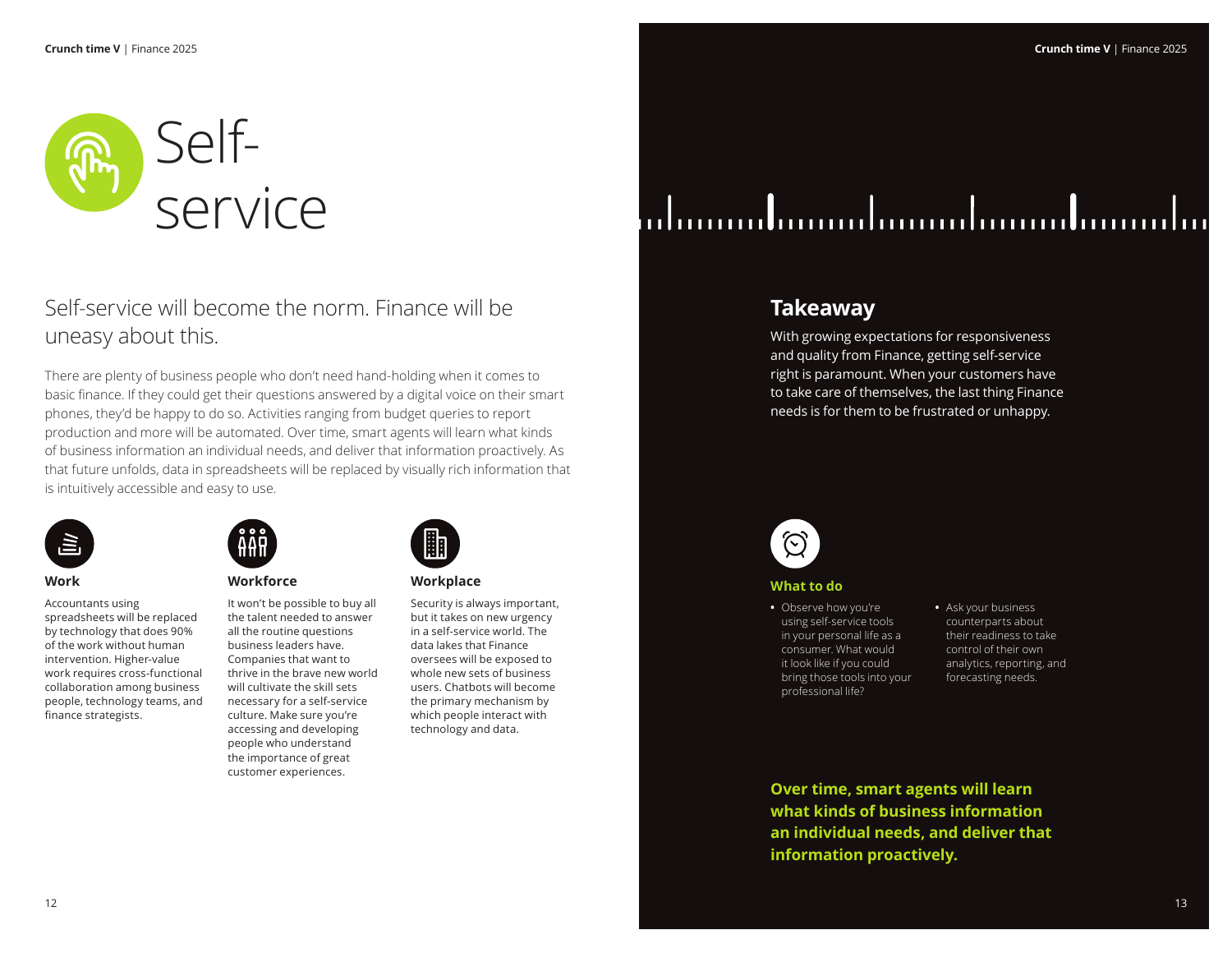

New service-delivery models will emerge as robots and algorithms join a more diverse finance workforce; think about the integration of freelancers, gig workers, and crowds. Companies will assess the benefits of automation against onshore and offshore operations.

Automation provides a new lever for managing costs, one that gives finance organizations the opportunity to reevaluate how they're organized, where work gets done, and what kinds of processes no longer require human intervention. Finance-as-aservice will gain traction beyond mid-market companies.



#### **Work**

People will do more human work including exceptionbased and insight driven activities—work that is investigative in nature as organizations realize the potential of automation and blockchain. Gone are the days of copying and pasting special values from a contract, invoice, or other document into an ERP system. Leading finance organizations are designing automation tools to do this work.



#### **Workforce**

Finance operations will depend on growing collaboration among Finance, IT, and the business. Many organizations will turn to Centers of Innovation to foster understanding and communication across disciplines. Teams will include experts in robotics, blockchain, and cognitive technologies, with diverse talent models that leverage portfolios of freelance, gig, and crowd workers. They'll move from project to project, embedding capabilities across the enterprise, creating more integration, and eliminating silos. Those open to learning and development will see the most opportunity for professional and personal growth.

| 關 |  |
|---|--|
|   |  |
|   |  |

#### **Workplace**

Members of cross-functional teams will grow by learning from each other. New leadership and teaming models, focused on intense levels of collaboration, will grow. They'll tackle problems and challenges too complex to be addressed by any individual or group with the same skill set. The finance workplace will need to enable and facilitate collaboration across a broad range of interdisciplinary teams. Easy-to-use collaboration technology is critical.

# lahanandanandanandanandananda

### **Takeaway**

Companies may see significant disruption in the offshoring and outsourcing space, with individual suppliers and their capabilities looking quite different than they do today. At the same time, the need to build dynamic, cross-functional teams will strain finance organizations that aren't preparing now for what's ahead. As with all changes, good leaders will be essential for navigating these transitions.



#### **What to do**

- **•** Meet with your outsourcing providers. Ask them to share their strategies for automation, cognitive, and blockchain over the next seven years. Identify how productivity improvements will be shared. Insist on being dealt into the game on automation upside.
- **•** Use scenario planning to figure out how technology will affect choices about what work should be done where and by whom.

**Finance-as-a-service will gain traction beyond mid-market companies.**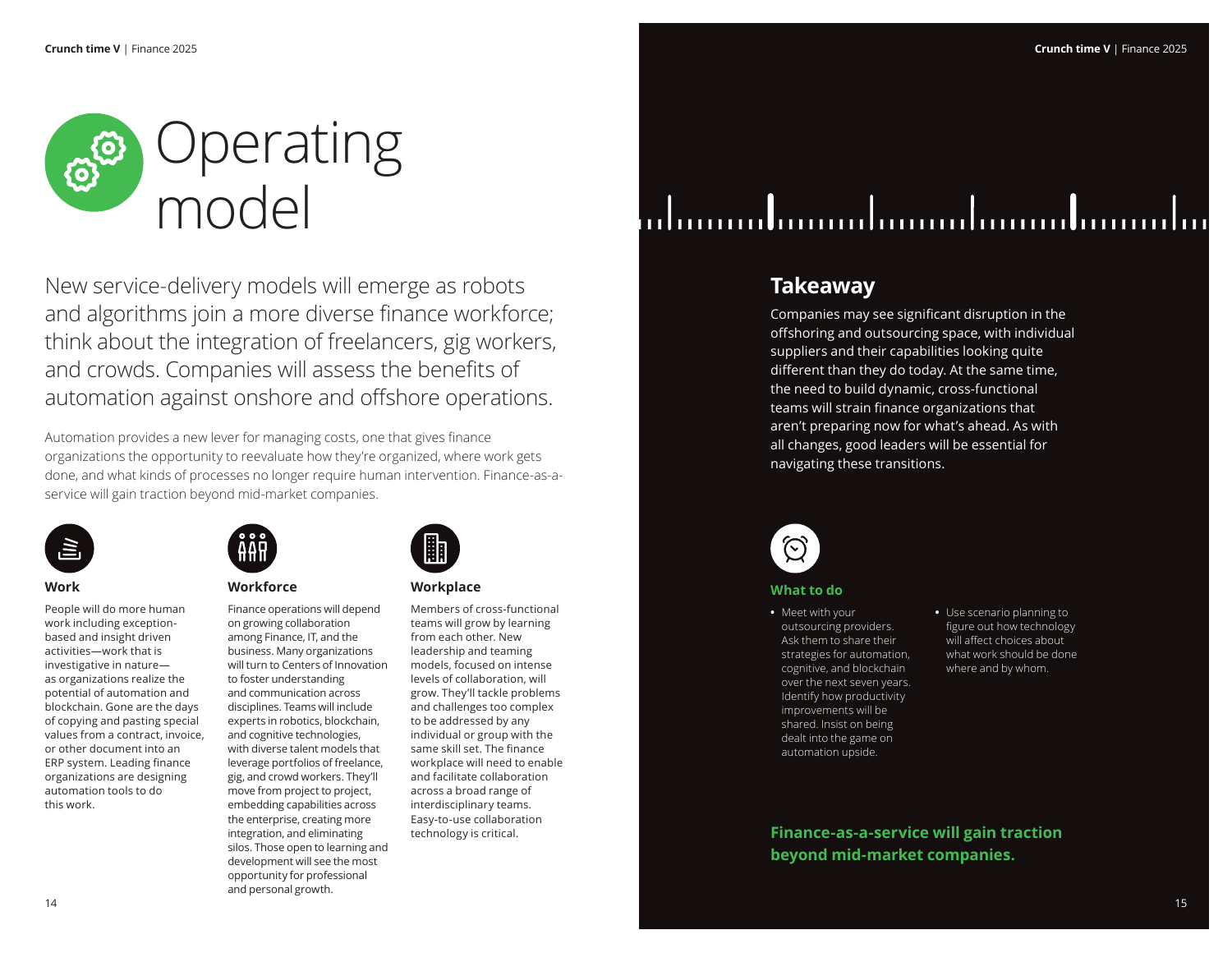

Finance applications and microservices will challenge traditional ERP. Big vendors will be prepared.

ERP vendors are already building digital technologies like automation, blockchain, and cognitive tools into their products, but that won't forestall competition. Look for the landscape to shift as new players enter the ERP space with specialized applications and microservices that sit on top of—and integrate with—ERP platforms. Cloud-based ERP will help ensure that you're constantly updated on the latest release.



#### **Work**

As more companies move to cloud-based ERP, they're choosing to become more standardized—with their systems operating like smart phones that download updates overnight. Instead of building customized systems, companies will buy what they need from the growing marketplace of apps and microservices. The work of Finance will be about understanding how these new services work together to streamline processes and deliver insights.



#### **Workforce**

The days of "human middleware" are coming to an end. Technology is getting smarter—integrating itself into ERP platforms without needing people to intervene. Instead of "being the app," your people will be focused on "using the app" to give business leaders the information they need to make smarter, faster decisions.

| È |  |
|---|--|
| ۰ |  |
|   |  |
|   |  |

#### **Workplace**

Companies invested heavily in custom applications will face the increasingly high cost of complexity. Not only does complexity drive the need for continuous training and development, it also demands specialized talent.

# ialannadananahanandanandananaha

### **Takeaway**

Finance is entering a golden age of technology. As cloud becomes the norm for ERP, finance applications and microservices will proliferate. You'll be able to drastically reduce the complexity and cost of technology, without sacrificing functionality.



#### **What to do**

- **•** With the recent push to the cloud, ERP vendors are steadily adding new capabilities and services to their product portfolios. Ask your IT team for a briefing about what's already possible from your ERP provider, as well as what's on the near-term horizon.
- **•** If you've not done so already, start creating your own roadmap to cloud for Finance.

**Cloud-based ERP will help ensure that you're constantly updated on the latest release.**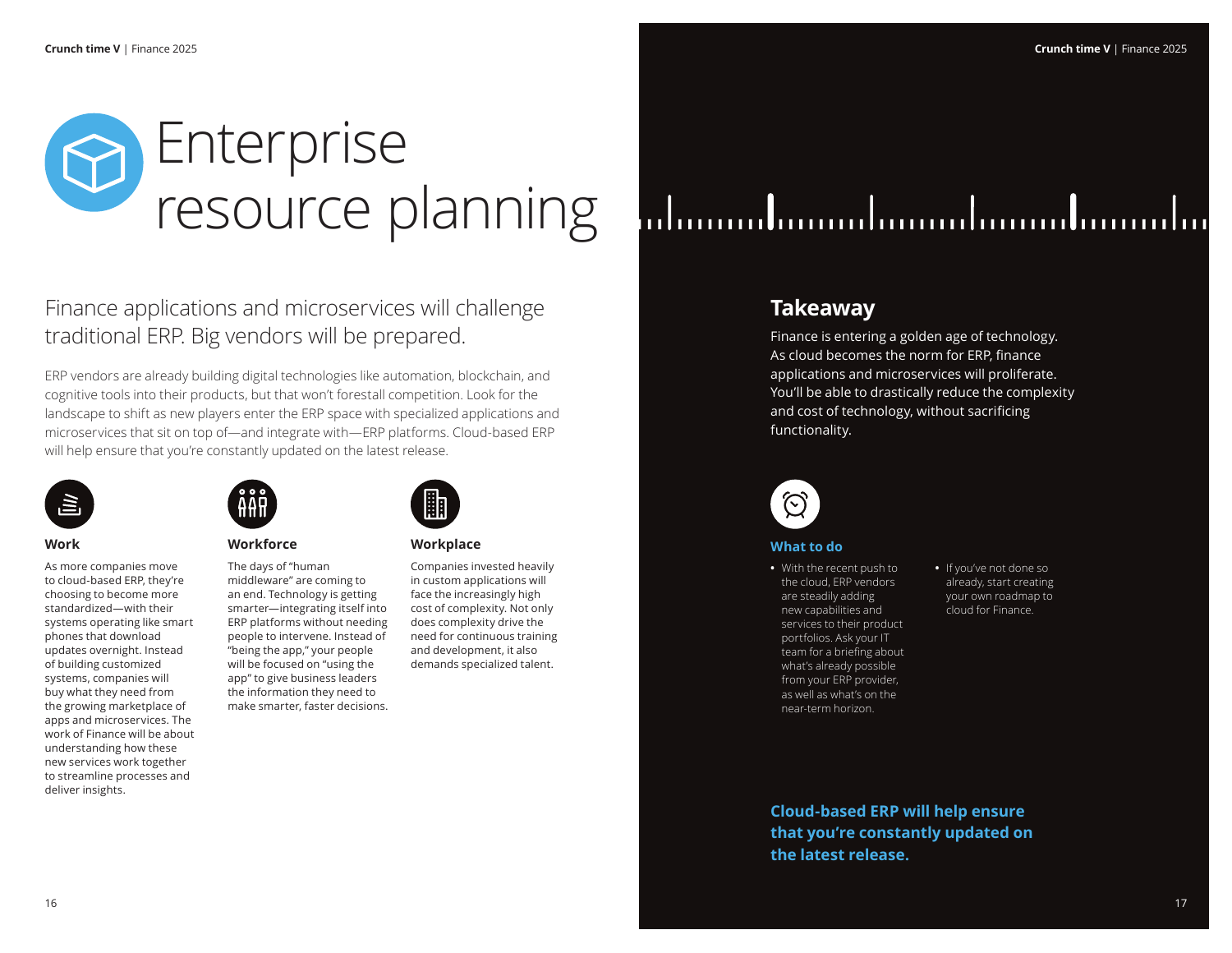

The proliferation of APIs will drive data standardization, but it won't be enough. Many companies will still struggle to clean up their data messes.

Few companies are doing the hard work needed to align and integrate data—which means they won't capture the full value of digital transformation. Those hoping for a silver bullet to solve their data problems will be disappointed. Automation and cognitive will make it easier to get the work done, but it's still going to be hard and tedious. What are we talking about? Commas, abbreviations, data-entry fields, nomenclature, and hundreds of similar factors. It's not glamorous, and it's not glitzy. But it is important.



#### **Work**

Data governance is a bit like flossing. We know it's important, but we don't do it enough. That helps explain why data quality is a persistent challenge for finance organizations. Over the next few years, however, it would be wise to add Chief Data Officer to your job description. The work itself is down in the weeds, but you need to know that it's getting done.



#### **Workforce**

Every finance organization needs at least one data evangelist, someone with the passion and the clout to drive continuous data improvement. Think of it as a moon shot—a concentrated effort over the course of a few years. Start by establishing sustainable protocols, and then begin the hard work of getting your data house in order.

| Ħ | ŀ |  |
|---|---|--|
|   |   |  |

#### **Workplace**

Data is a technology issue, but it's also a cultural issue. If you don't have leaders who value data quality, your organization will struggle with data challenges that keep people from doing their best work. Instead of delivering insights and services to the business, these organizations are constantly backfilling, distracted by questions of data integrity and completeness.

# <u>lahanaadamaalamaalamaadamaala</u>

### **Takeaway**

Data problems hide beneath the surface for many CFOs, some of whom don't fully appreciate the heavy lifting required to fulfill their requests. That's partly because the problems involve technical issues, and partly because there's little motivation for people to elevate the problems to the corner office. No one wants to be the bearer of bad tidings.



#### **What to do**

- **•** Convene a data summit with your finance technology team and those responsible for master data management. Ask for a review of the quality of data needed for critical business analysis.
- **•** Identify areas where there's a pressing need for improvement. You may not really care about this now, but when you eventually do care (and you will), you're going to care a whole lot.

**Automation and cognitive will make it easier to get the work done, but it's still going to be hard and tedious.**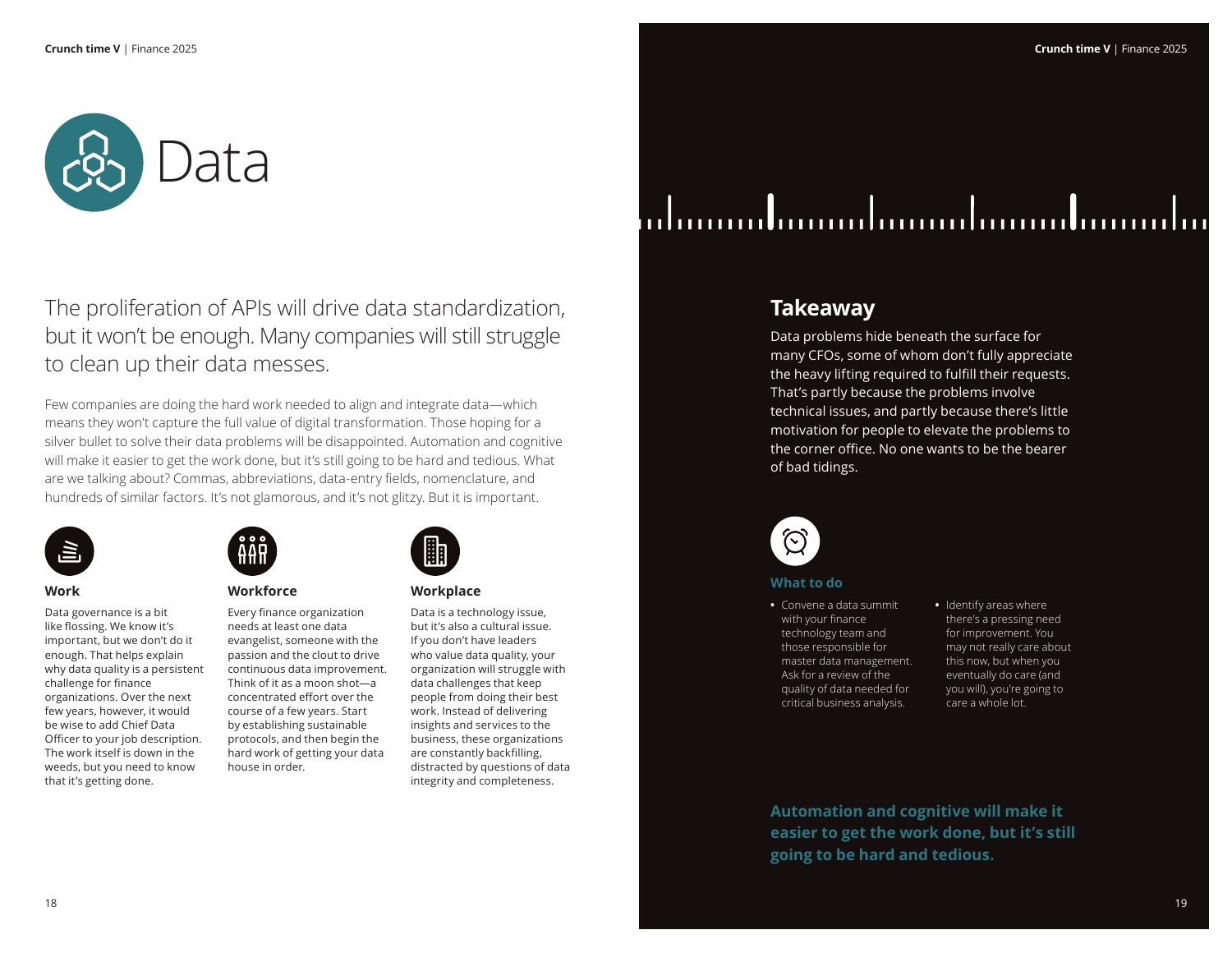

### Employees will be doing new things in new ways, some of which will make CFOs uncomfortable.

Finance talent models are evolving quickly, with a premium placed on data scientists, business analysts, and storytellers. This represents a dramatic shift for many finance organizations. To get ready, make sure your new hires represent the future you're striving for. Important qualities include a strong customer service orientation, flexibility, and good collaboration skills—in addition to the technical capabilities needed for specific jobs. Also, all of your people should be able to contribute to elevating the value of Finance in terms of communication, impact, and influence. Make every new hire count.



#### **Work**

With rule-based work largely automated, the focus shifts to business-facing analysis and exception-based investigations. More time will be spent on proactive support. Tools like predictive modeling, self-service reporting, and digital assistants enhance the capacity for employees to provide more advice on strategic interventions.



#### **Workforce**

The workforce of the future will bristle with crossfunctional teams and constant collaboration. Finance organizations will need their people to be more flexible and open than they've ever been. Data scientists will work alongside business analysts to solve problems no individual could solve alone. Everyone will need more technical literacy, just as everyone will need a customer-service mindset.

| н | я |  |
|---|---|--|
|   |   |  |

#### **Workplace**

As the finance workplace evolves to embrace more selfservice, expect to see digital assistants filling in where analysts used to operate. This technology will serve both customers of Finance and workers in Finance with new tools that make it easier to get information and make sense of it. This shift will elevate the importance of visualization, as well as tools to keep people well-connected. Ironically, the future may require more physical proximity for teams, especially in the early phases of projects and work planning.



### **Takeaway**

Implementing new technologies is relatively easy compared to changing your talent model. They're obviously connected, but cultural and organizational shifts related to your workforce may take much more time and care to get right. Your finance organization should be looking at every new hire through the 2025 lens.



#### **What to do**

- **•** Work with HR to define the talent requirements you think Finance is going to need. Identify people in your organization—as well as new hires—who exemplify the kind of talent you're striving for.
- **•** If you want people to become more collaborative or technologically savvy, make sure you're evaluating them on those dimensions.
- **•** Get comfortable being uncomfortable leading people with skill sets you don't fully understand.

**All of your people should be able to contribute to elevating the value of Finance in terms of communication, impact, and influence. Make every new hire count.**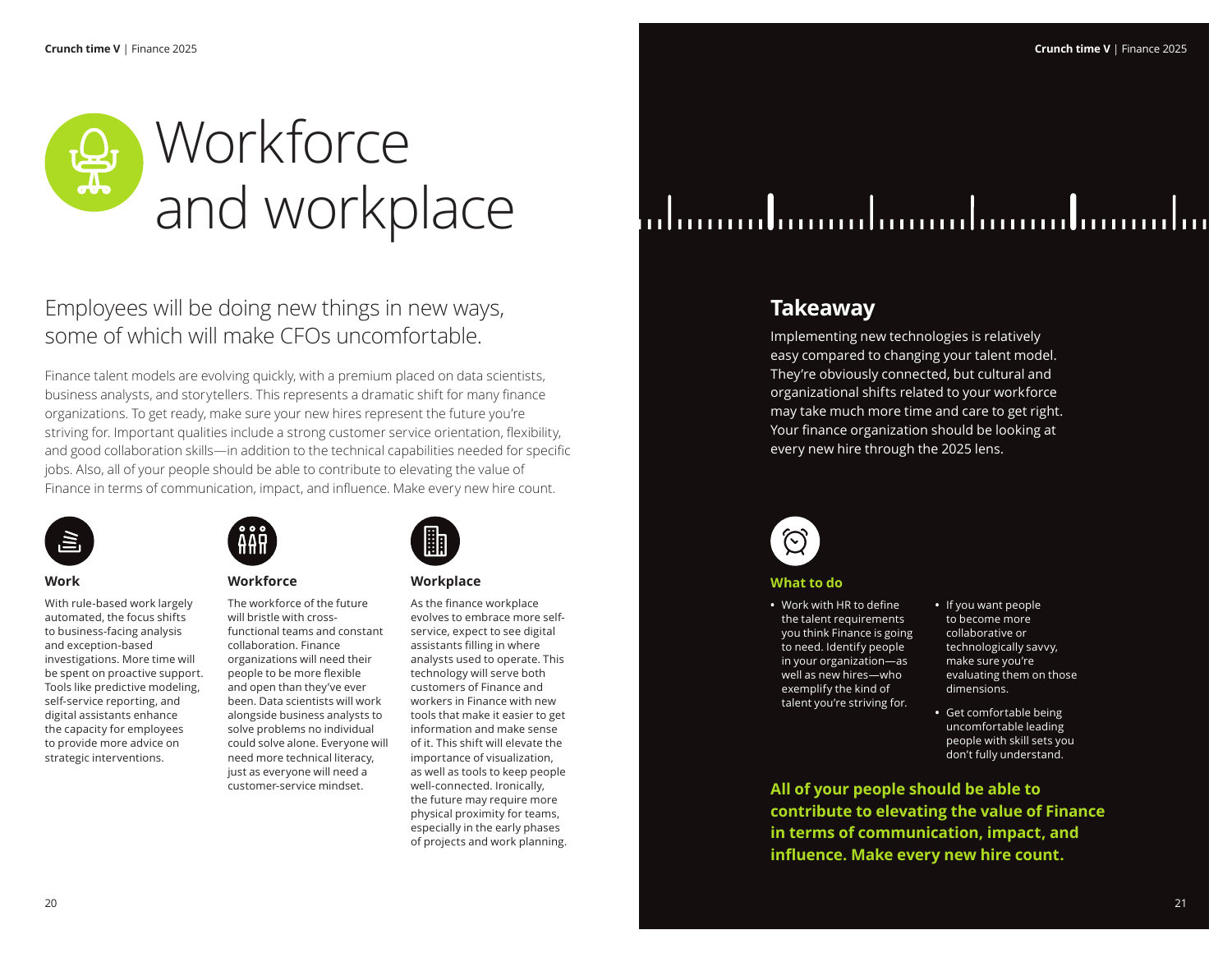# What's next?

None of us knows for certain what the future will hold, but we all have a responsibility to be thinking about what's likely to happen, and to prepare for it. In Finance, that means working now to get the right people and technology in place to take advantage of the inevitable disruption ahead. That's not likely to happen without a clear vision and strategy for Finance in a digital world. Now is the time to step back and make sure your roadmap to that future is clear.

There's no doubt we'll be wrong about some of the predictions in this paper, just as there is no doubt we will be right about others. You can be certain that the automation trend will accelerate and expand in the next seven years. The cost-benefits are simply too large to ignore.

The years ahead hold great promise for finance organizations that want to create more value for the companies they support. Getting there may not be smooth and easy, but it will certainly be exciting. CFOs know their companies will benefit if Finance can more efficiently deliver better financial information in a more timely fashion. That's what Finance 2025 is all about.

# lahanandanandanandanandananda

"The best way to predict the future is to *create* it."

—Peter Drucker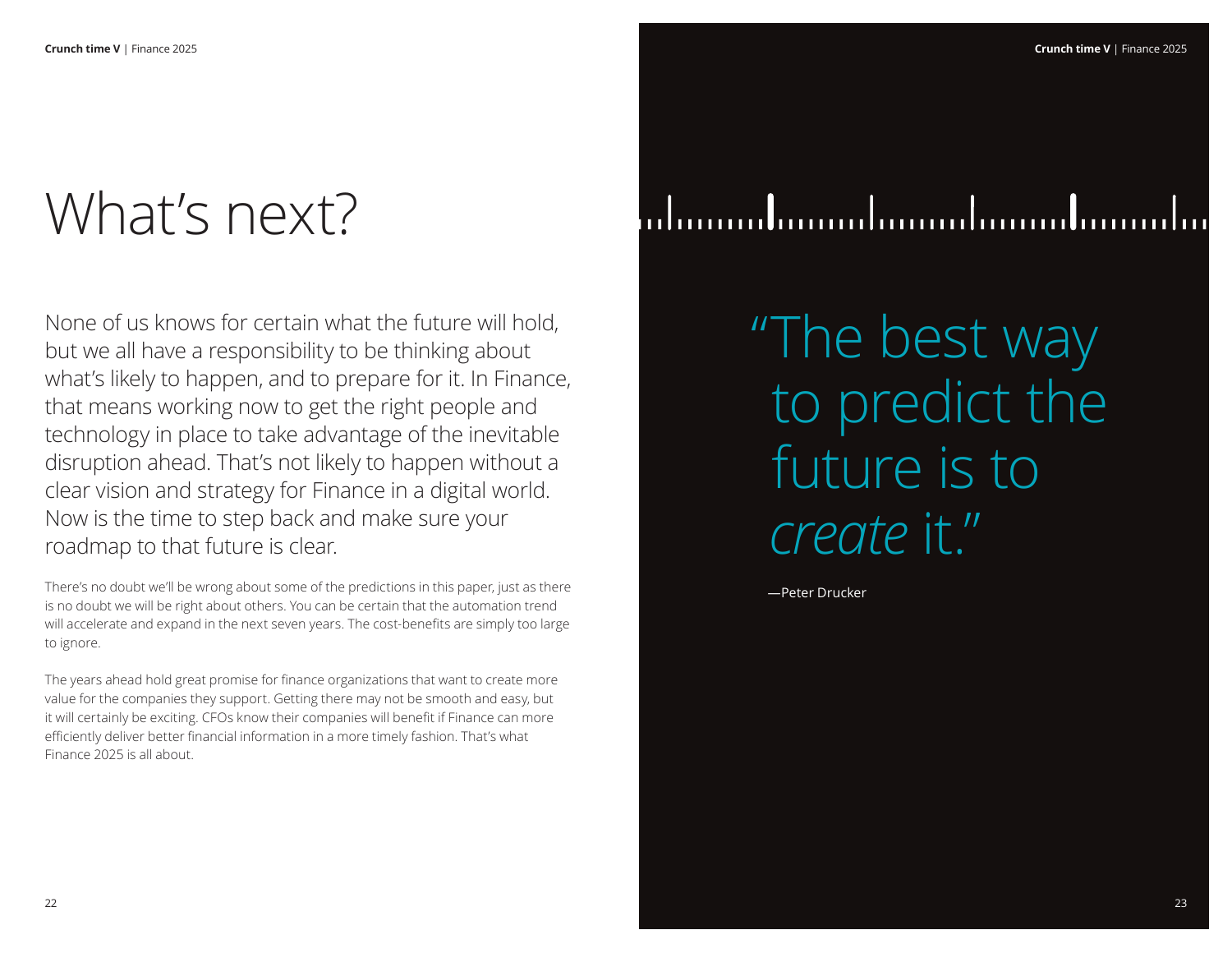### Authors

#### **Anton Sher**

**Principal, US Finance and Enterprise Performance – Finance in a Digital World™ Leader** Deloitte Consulting LLP Tel: +1 213 553 1073 Email: ansher@deloitte.com

#### **Steven Ehrenhalt**

**Principal, US and Global Finance Transformation Leader** Deloitte Consulting LLP Tel: +1 212 618 4200 Email: hehrenhalt@deloitte.com

### **Contributors**

**David Anderson** United Kingdom

**Michael Haupt** United Kingdom

**Mario Schmitz** Germany

**Rolf Epstein** Germany

**Matthew Pieroni** Australia

#### **Jonathan Englert**  S**enior Manager,**

**US Finance and Enterprise Performance – Finance in a Digital World™** Deloitte Consulting LLP Tel: +1 215 405 7765 Email: jenglert@deloitte.com

**Paul Wensor** Australia

**Soumen Mukerji** India

**Brad Smith** United States

**Mike Danitz** United States

**Jamie Weidner**  United States

### **Contacts**

**David E. Carney Principal, US Finance and Enterprise Performance Leader** Deloitte Consulting LLP Tel: +1 212 313 2856 Email: dcarney@deloitte.com

**Tadd Morganti Managing Director, US Finance and Enterprise Performance – Business Finance & Analytics Leader** Deloitte Consulting LLP Tel: +1 704 887 1793 Email: tmorganti@deloitte.com

**Jean White Principal, US Finance and Enterprise Performance – Global Business Services & Operating Models Leader**  Deloitte Consulting LLP Tel: +1 214 840 7384 Email: jwhite@deloitte.com

**Matt Soderberg Principal, US Finance and Enterprise Performance – Finance Operations Excellence Leader** Deloitte Consulting LLP Tel: +1 214 840 7726 Email: msoderberg@deloitte.com

**Girija Krishnamurthy Principal, US Oracle Finance Transformation Leader**  Deloitte Consulting LLP Tel: +1 714 241 5161 Email: gkrishnamurthy@deloitte.com

**Kelly Herod Principal, US SAP Finance Transformation Leader** Deloitte Consulting LLP Tel: +1 214 840 1911 Email: keherod@deloitte.com

**John Steele Principal, US SAP Finance Transformation Leader** Deloitte Consulting LLP Email: Johnsteele@deloitte.com

**Matt Schwenderman Principal, US Finance Technology & Workday Financials Leader**  Deloitte Consulting LLP Tel: +1 215 246 2380 Email: mschwenderman@deloitte.com

**Mark Lazzaro Partner, Tax**  Deloitte Tax LLP Tel: +1 404 220 1230 Email: mlazzaro@deloitte.com

**Robert Dicks Principal, Human Capital CFO Services Leader**  Deloitte Consulting LLP Tel: +1 917 721 2843 Email: rdicks@deloitte.com

**Jessica L. Bier Managing Director, US Human Capital Finance Transformation Leader**  Deloitte Consulting LLP Tel: +1 415 783 5863 Email: jbier@deloitte.com

**Anthony Waelter Partner, Risk and Financial Advisory** Deloitte & Touche LLP Tel: +1 312 486 5519 Email: awaelter@deloitte.com

**Will Bible Partner, Audit and Assurance** Deloitte & Touche LLP Tel: +1 973 602 6111 Email: wilbible@deloitte.com

**Paul Sforza Principal, Federal Finance** Deloitte Consulting LLP Tel: +1 618 222 3801 Email: psforza@deloitte.com